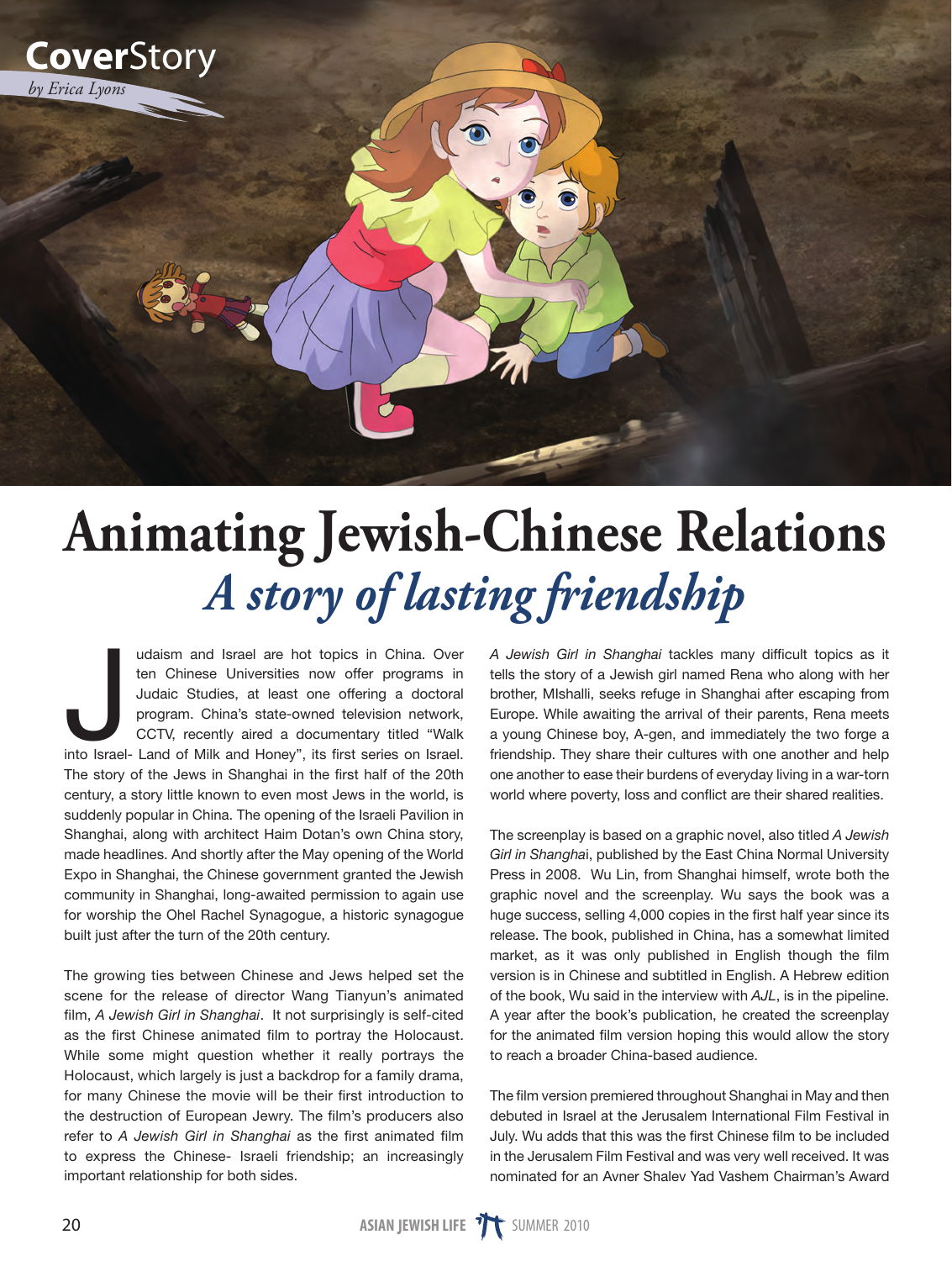

for Artistic Achievement in Holocaust-related Film.

Wu, sitting at the Mandarin Oriental Hotel in Macau the week after the Jerusalem premiere, spoke enthusiastically about his affinity for the Jewish people. He adds that events marking the end of the Second World War initially inspired him to tell this story taken from the pages of a history little known to most, Jew and Chinese alike. Wu, who started his entry into the workforce as a history teacher, explains that, "In 2005, for the commemoration of the 60th anniversary of the victory of anti-fascism war, many newspapers and magazines in Shanghai published the stories of Jewish refugee in Shanghai during the 1940s." He wanted to learn more and knew that he would somehow develop this into the framework of a novel, "to take a small story and build it up," he explains.

He was moved by the struggle the Jews endured during that time and saw parallels between their struggles and those of the Chinese against Japan and explains that it was a very hard time for both people in the face of fascism.

Within Shanghai, the story of the Hongkou Jewish ghetto is now familiar to many and, he explains, has made an impression on both Chinese and Jews. "It was not forgotten for our people." He talks about the number of former Shanghai Jews who still hold China in a special place in their hearts, a sentiment repeated throughout many recent memoirs and films produced about the Jewish experience in China. Over the years, Wu has met many of these former Jewish Shanghai residents who spent their childhood in the city while on various business trips to the United States. He also had the opportunity to meet other former Jewish resident of Shanghai at the Jerusalem Film Festival.

Their wartime stories of life among Shanghai's Jews and Chinese helped inspire Wu to write his novel. "Mutual help and support during the harsh time illustrates the harmony and friendship between the two races," he says. "Hence I came up with the idea of writing a book to demonstrate this period of history which would also provide more or less positive impetus to the peace of the world."

Further inspiration came from Wu's time living in for several years in Los Angeles, where he worked as a company manager. While in California, Wu made a number of Jewish friends. He says he loosely based the character of the brother Mishalli on Jerry Moses, a friend from Los Angeles whose real Shanghai story is similar to that of Wu's characters. Originally from Breslau (what is today known as Wroclaw, Poland), Moses, like the fictional Rena and Mishalli and approximately 35,000 other Jews, was offered a safe haven in Shanghai's Hongkou district. While living in Los Angeles, Wu explains that he was able to get help on some of the details in the book from Moses and other Jewish friends, especially information on Jewish practices and beliefs. Overall, Wu says the film is "both true and untrue," a composite of collective memory and history fused with some fictionalized elements. "The main characters were all based on real prototypes…I can't promise it's 100% accurate, but I think it fits the background of the time."

To tell the story of the Jews of Shanghai, Wu also includes background information in the film to give viewers a glimpse of the Nazi campaign against the Jews and the war on the Western front. For instance, He includes Kristallnacht and scenes of the bombing and destruction throughout Europe. In one scene, Rena and Mishalli are first prancing through the